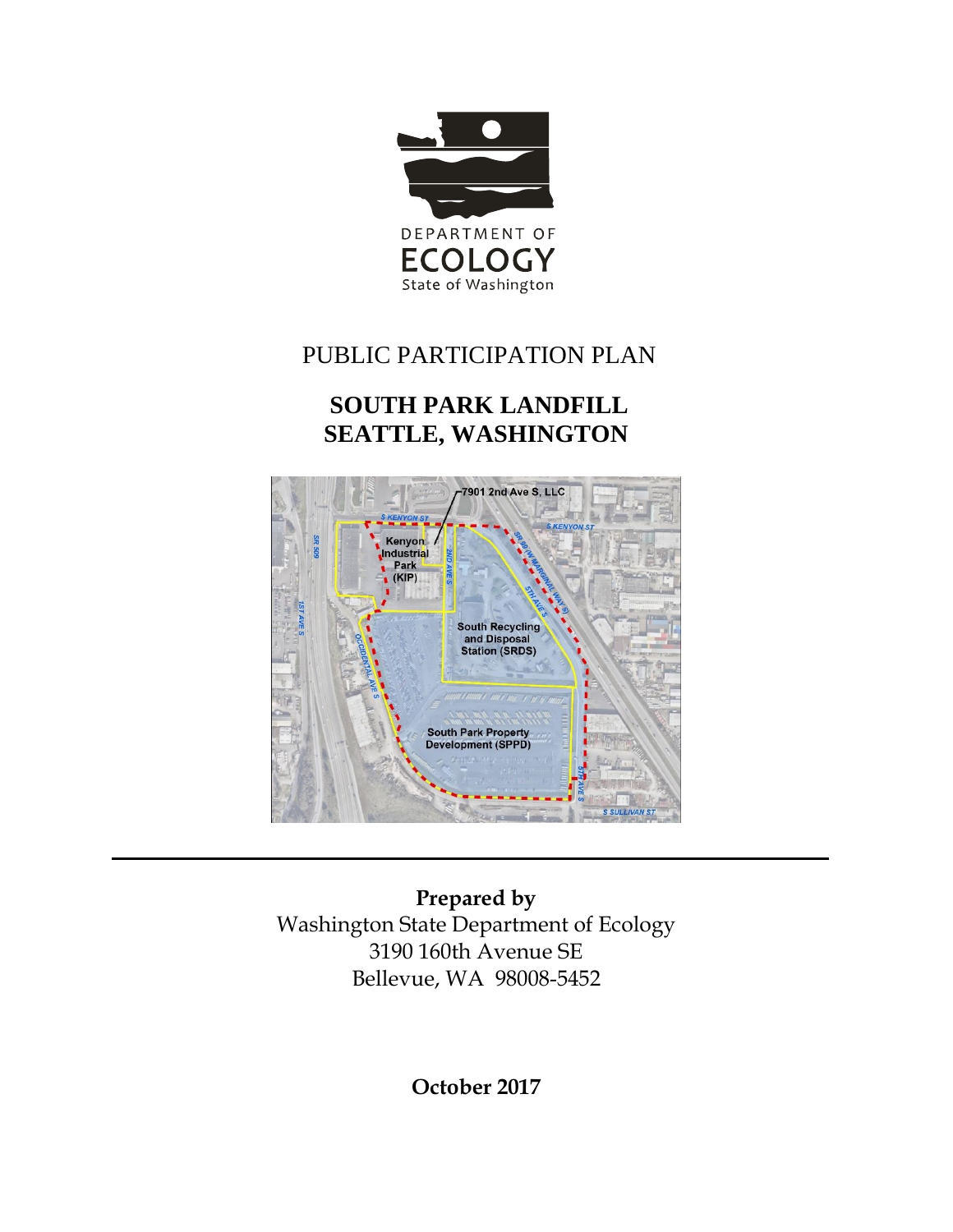# **Table of Contents**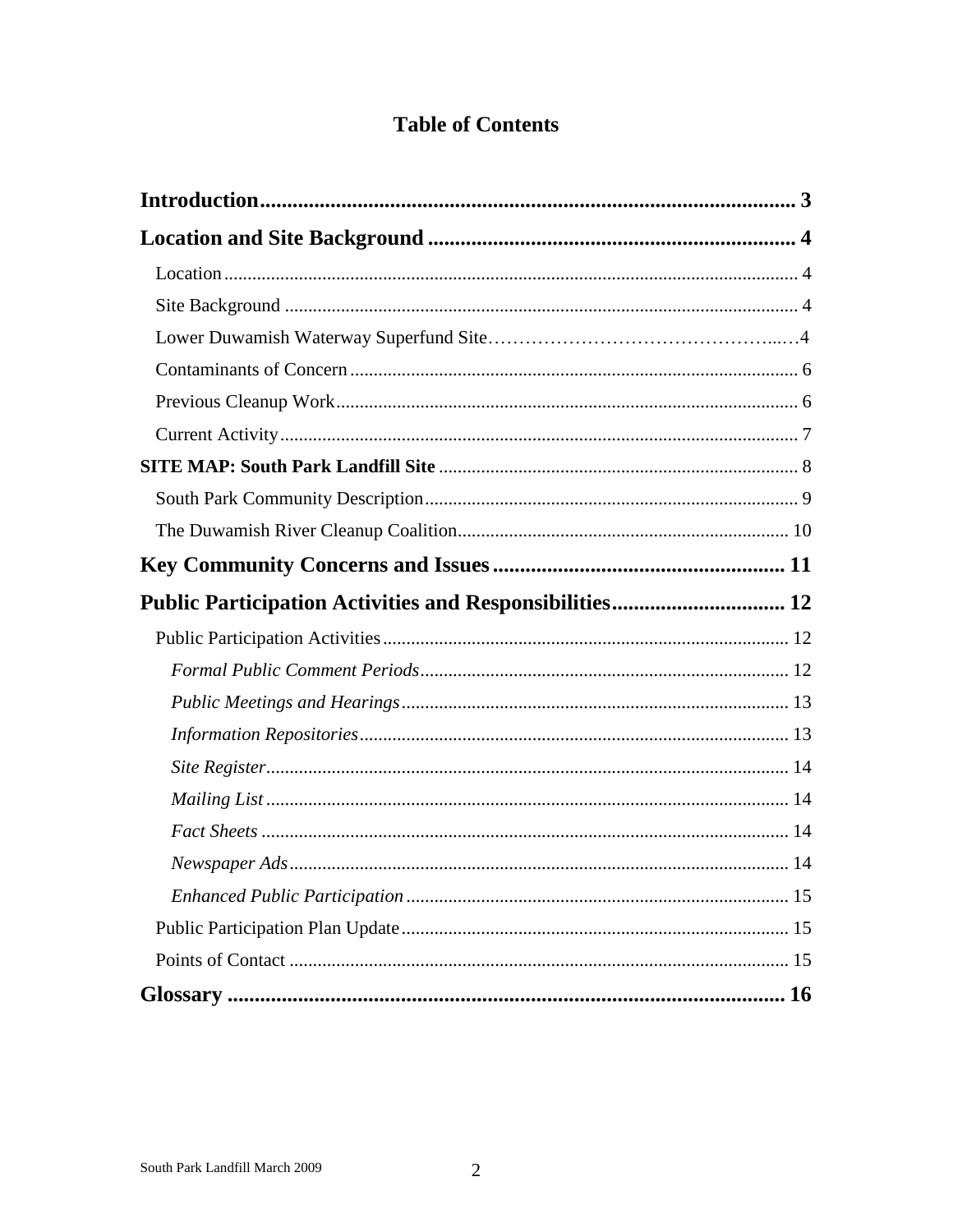#### <span id="page-2-0"></span>**Introduction**

The Washington State Department of Ecology (Ecology) developed this public participation plan according to the Model Toxics Control Act (MTCA). This plan is designed to promote meaningful community involvement during the cleanup and longterm monitoring of a portion of the South Park Landfill site located in Seattle, Washington. This plan describes the tools Ecology will use to inform the public about site cleanup activities, and how the community can become involved in this process.

Ecology and some of the potentially liable persons (PLPs), namely the City of Seattle (City) and South Park Property Development, LLC (SPPD) negotiated a legal agreement called an Agreed Order in 2009 that formally describes their working relationship. King County is also a named PLP at the Site but was not included in that Agreed Order.

Under the Agreed Order, the PLPs performed a remedial investigation/feasibility study (RI/FS) in accordance with Chapter 173-340 of the Washington Administrative Code. These studies determined the nature and extent of contamination associated with the former South Park Landfill and evaluated the remedial actions necessary for the Site. A Draft Cleanup Action Plan (DCAP) was also completed under the order. The Agreed Order was amended in 2013 and 2015 to carry out Interim Actions by SPPD and the City of Seattle.

The cleanup of a defined portion of the site, called the Settlement Area, will be implemented under a Consent Decree. The City of Seattle SPPD, and King County will sign a Consent Decree for the two largest parcels on the site. The Consent Decree is considered a final settlement of liability for contamination within the Settlement Area. It does not settle liability for the whole Site, which extends beyond the Settlement Area. The final Cleanup Action Plan for the Settlement Area incorporates the two Interim Action cleanups. It requires that the existing landfill cap, landfill gas controls, stormwater controls, and systems for groundwater and landfill gas monitoring be maintained. In addition, the Plan requires institutional controls that restrict land use and access, and prevent interference with the cleanup remedy.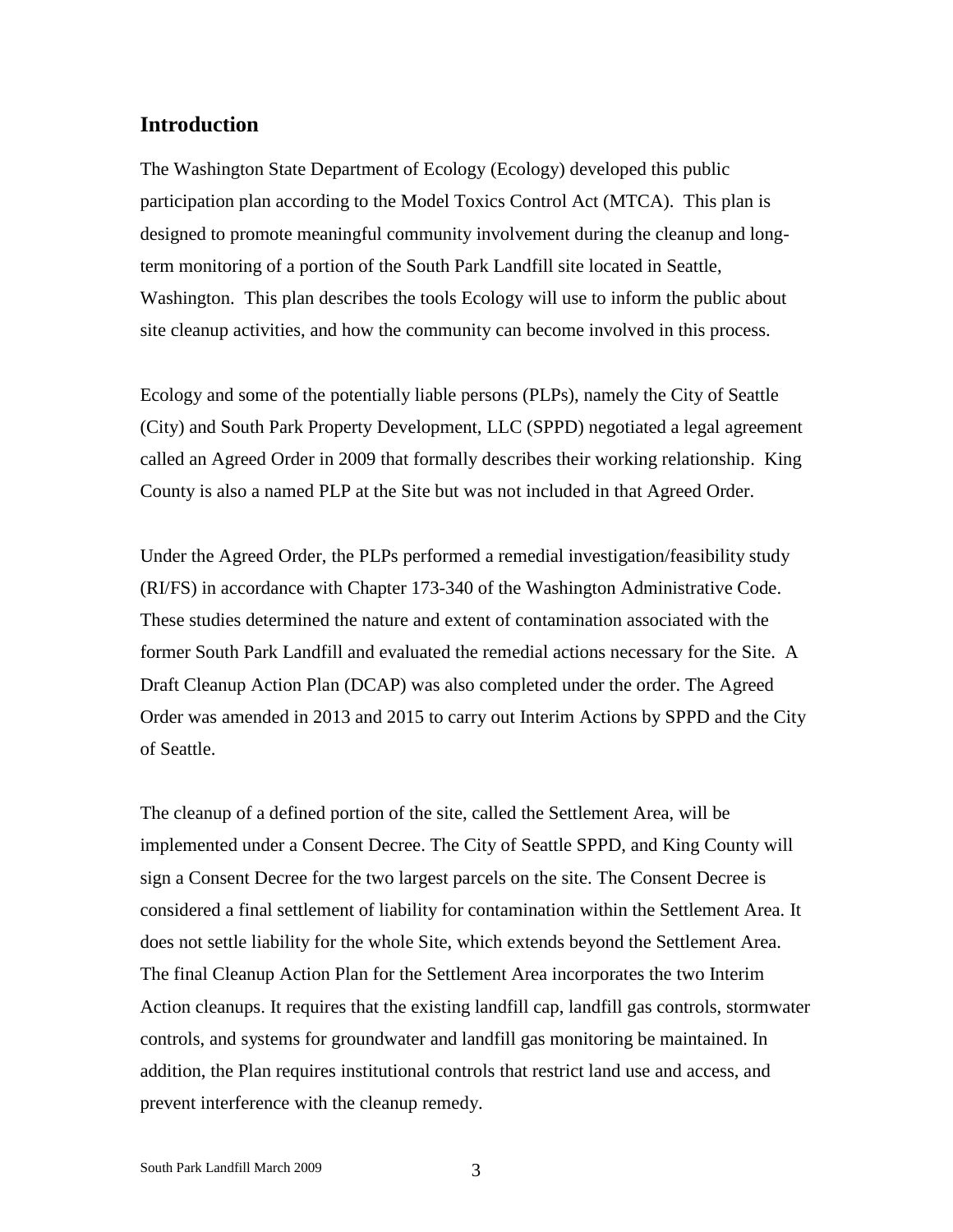## <span id="page-3-0"></span>**Location and Site Background**

#### <span id="page-3-1"></span>**Location**

This site is generally located at 8100  $\&$  8200  $2<sup>nd</sup>$  Avenue South (County Assessor's Parcel Numbers 7328400005 & 3224049005) in Seattle, Washington to the west of the Lower Duwamish Waterway. The property is bordered to the north by Kenyon Street Southwest, to the south by South Sullivan Street, to the west by Occidental Ave South, and to the east by State Route 99 and  $5<sup>th</sup>$  Avenue South (See figure on page 7). The site boundary is determined by the extent of contamination.

#### <span id="page-3-2"></span>**South Park Landfill Site Background**

Starting around 1927, King County acquired parcels of land in the area through the tax foreclosure process. Some of those parcels later became the South Park Landfill. As early as the 1930's, the northwest corner and southern portion of the property were used as a landfill. By the 1940's the landfill area was expanding as it was used for disposal of waste from south Seattle and King County. At this time, open burning of refuse was occurring at the site.

In 1951, the city of Seattle (City) purchased a portion of the landfill. The City then sold the northwest corner of that area to a private party in 1955, which would later become the Kenyon Industrial Park. Beginning in 1958, King County leased the portion of landfill it still owned to the City. The City operated the landfill at the site until 1966. Starting in the 1950s a portion of the landfill became an auto wrecking yard which continued on part of the site into the 1970s.

By the 1960s, the northern and southern dumping areas had expanded enough to connect. Dumping and burning occurred in the central part of the site as well, however; the open burning ended in 1961. The landfill stopped accepting refuse when the City built the South Transfer Station in 1966 to process trash for transport out of the area.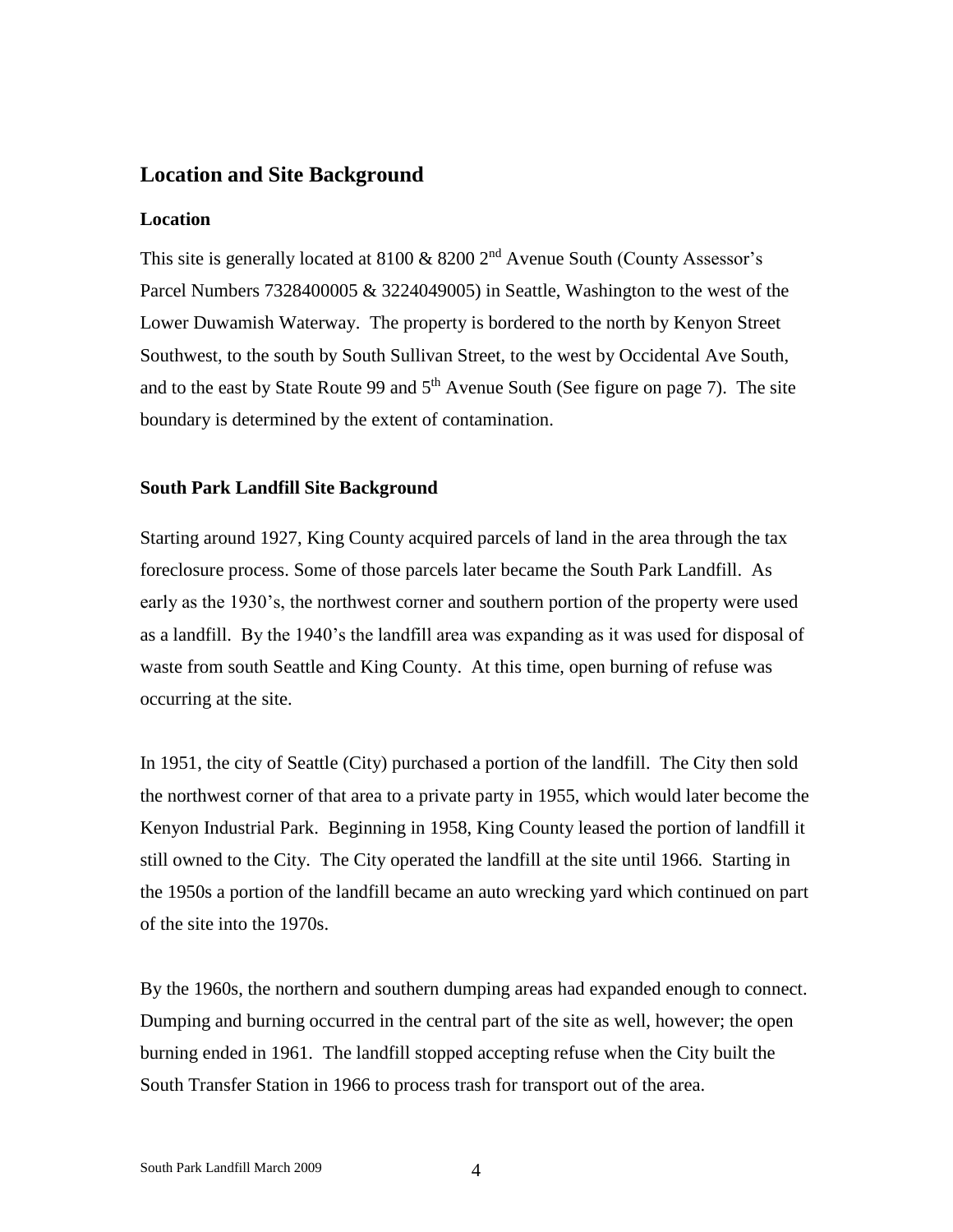From 1984 to 1996 King County leased portions of the site to a variety of tenants, mostly for truck storage. In 2006, King County sold its remaining 19.4 acre parcel to South Park Property Development, LLC (SPPD).

#### <span id="page-4-0"></span>**Lower Duwamish Waterway Site**

The South Park Landfill site is in the source control study area for the Lower Duwamish Waterway site in south Seattle. The Lower Duwamish Waterway site is approximately 5.5 miles of the Lower Duwamish Waterway which flows into Elliott Bay. The Lower Duwamish Waterway site is designated as a contaminated site under both state and federal law. Ecology and the U.S. Environmental Protection Agency (EPA) are working to clean up contaminated sediments and control sources of recontamination in the Lower Duwamish Waterway (LDW). The LDW was added to the National Priorities List (Superfund) by EPA on September 13, 2001. Ecology added the Lower Duwamish Waterway site to the Washington State Hazardous Sites List on February 26, 2002.

The sediments in the Lower Duwamish Waterway contain a wide range of contaminants due to years of industrial activity and run off from residential areas. These contaminants include polychlorinated biphenyls (PCBs), polycyclic aromatic hydrocarbons (PAHs), metals, chlorinated dioxins and furans, and phthalates.

In December 2000, EPA and Ecology entered into an Agreed Order on Consent with King County, the Port of Seattle, the City of Seattle, and The Boeing Company to perform a Remedial Investigation (RI) and Feasibility Study (FS) of sediment contamination in the waterway. EPA is leading work on the RI/FS and supporting Ecology in source control work. Ecology is leading source control efforts in coordination with the City of Seattle, King County, the Port of Seattle, the City of Tukwila, and EPA. Ecology also supports EPA efforts on the RI/FS for the Lower Duwamish Waterway site.

As part of the source control efforts in the LDW, Ecology works with their consultants to develop Source Control Action Plans (SCAPs) for areas of sediment contamination that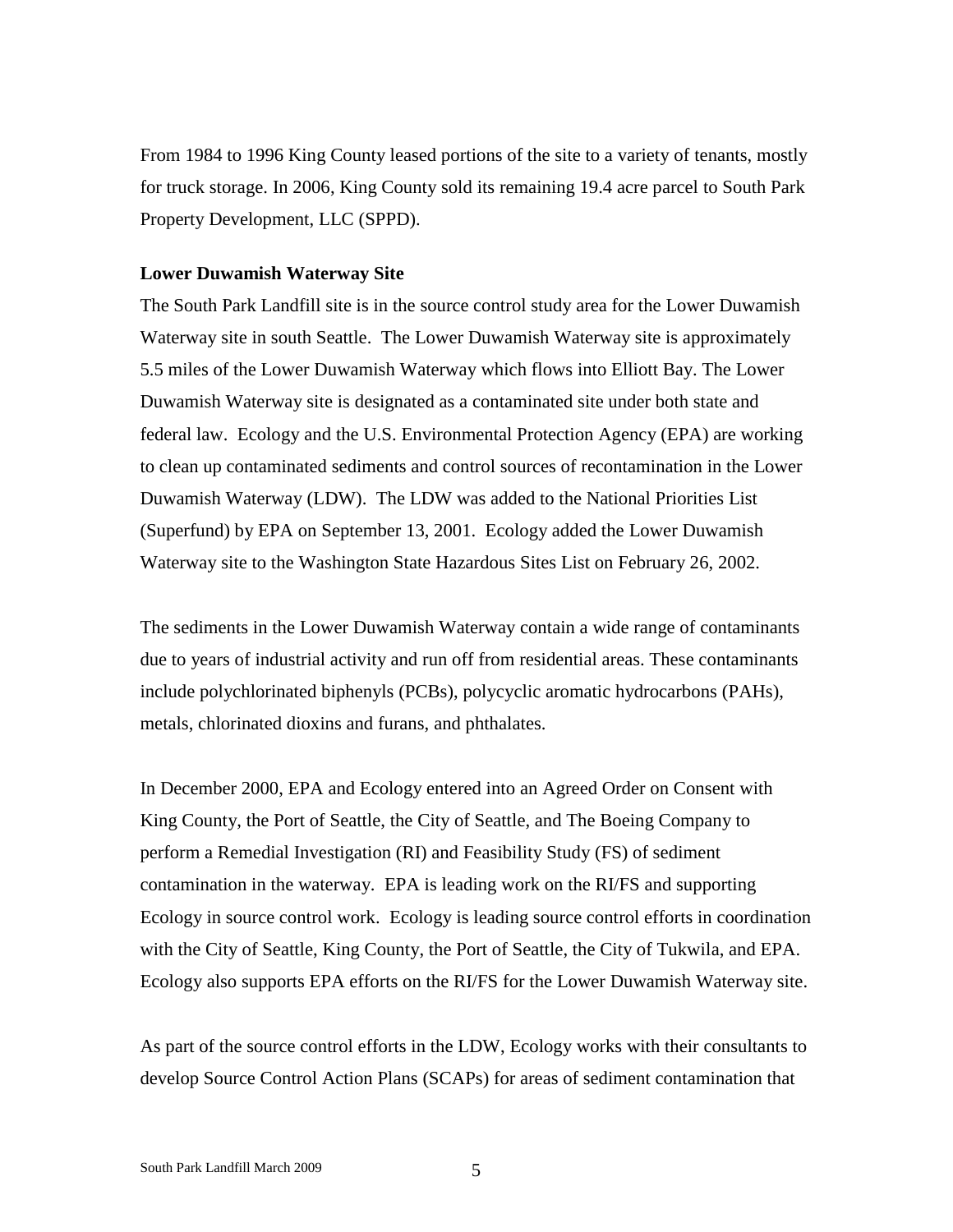will or may require cleanup. The purpose of the SCAPs is to identify potential contamination sources and the actions needed to keep sediments from being contaminated again after any cleanup occurs.

The South Park Landfill site is located within the River Mile 2.2 - 3.4 West (Riverside Drive) Source Control Area. The SCAP for this area will be based on a thorough review of information pertinent to sediment recontamination in this source control area, as presented in the Source Control Area Summary of Existing Information and Identification of Data Gaps Report. This report and the Source Control Action Plan for this source control area are available on Ecology's website.

## **South Park Landfill Site Contaminants of Concern**

The site contamination as currently known to Ecology is due to its use as a landfill since the 1930s. Contaminants that have been detected in groundwater at the South Park Landfill site are:

- Trichloroethylene
- *cis*-1,2-Dichloroethylene
- Vinyl chloride
- **Arsenic**
- Barium
- Benzene
- Iron
- Manganese

Landfill gas (a combination of methane and other gases) is also present at the site.

#### <span id="page-5-0"></span>**Previous Cleanup Work**

Environmental investigations began at the site in the mid-1980s. In 1999, King County entered into Ecology's Voluntary Cleanup Program (VCP) to address contamination on the site, some of which had migrated off the landfill property. While in the Voluntary Cleanup Program, King County made progress toward defining the nature and extent of contamination associated with the South Park Landfill site. The site is now in Ecology's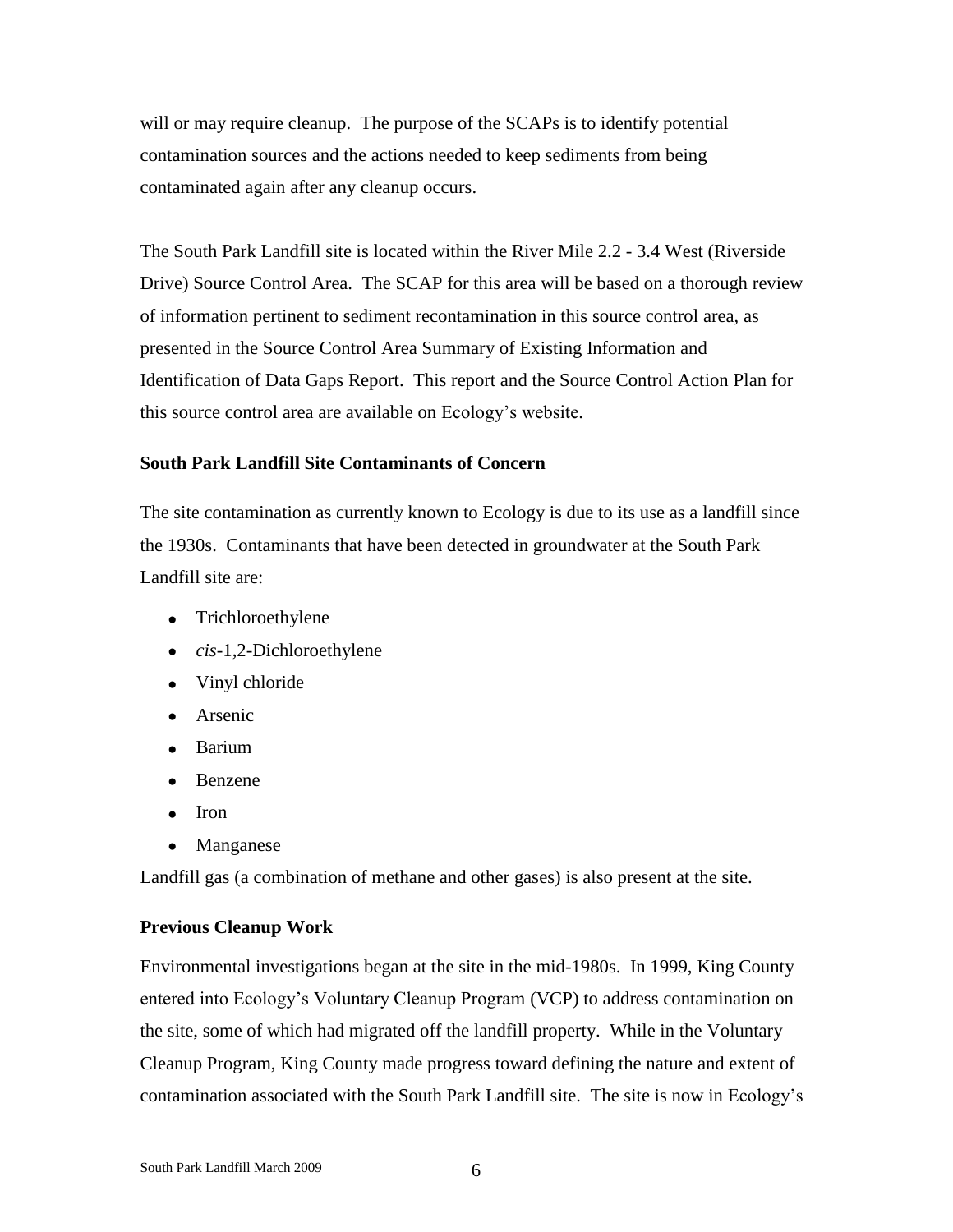formal cleanup process to complete the investigation into the nature and extent of contamination, to assess remedial action alternatives, and to complete cleanup of the Site.

## <span id="page-6-0"></span>**Current Activity**

The City of Seattle and SPPD have performed an RI/FS and prepared the Agency Review draft of the Draft Cleanup Action Plan for the Settlement Area.

- The RI/FS provided sufficient data to define the nature and extent of contamination within the Settlement Area and evaluate potential remedial actions necessary to clean up the Settlement Area.
- The Draft Cleanup Action Plan used the findings in the RI/FS to identify a preferred cleanup action and a schedule to remediate the contamination. It requires that the existing landfill cap, landfill gas controls, stormwater controls, and systems for groundwater and landfill gas monitoring be operated and maintained. In addition, the plan requires environmental covenants that restrict land use and access, and prevent interference with the cleanup remedy.

Ecology and certain owners and operators of the site (known as potentially liable parties, or PLPs) have negotiated a legal agreement called a Consent Decree. The PLPs who will sign this agreement are the City of Seattle, SPPD, and King County.

The Consent Decree is a final settlement of liability for contamination relating to the specific area of the Site, called the Settlement Area. It does not settle liability for the whole Site, which extends beyond the Settlement Area. The work done under this Consent Decree will be done based upon the schedule in the Consent Decree.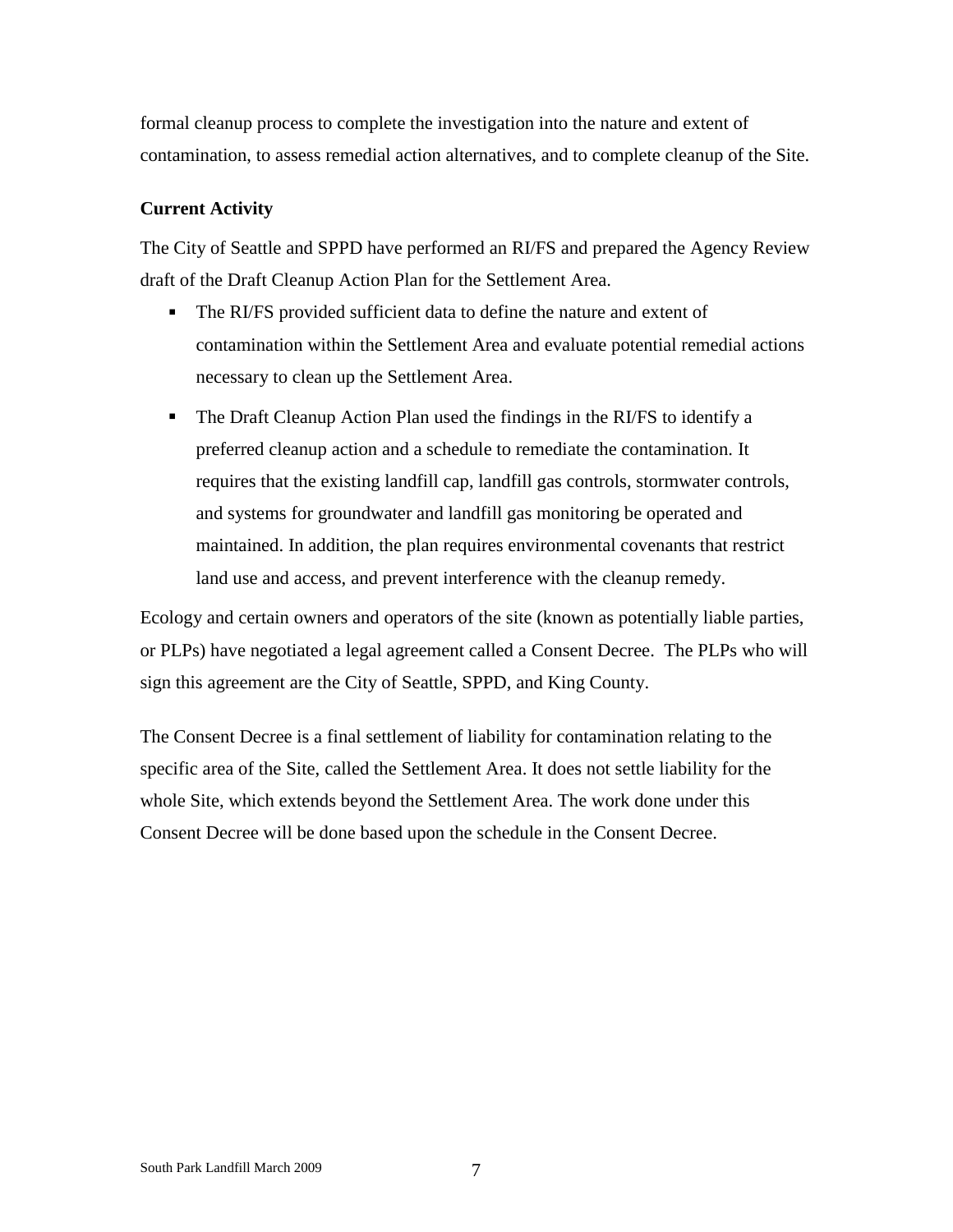#### <span id="page-7-0"></span>**SITE MAP: South Park Landfill**



Note: The diagram above shows the general area of the Site and the approximate boundaries of the former landfill. It is not intended to show the full extent of contamination associated with the Site.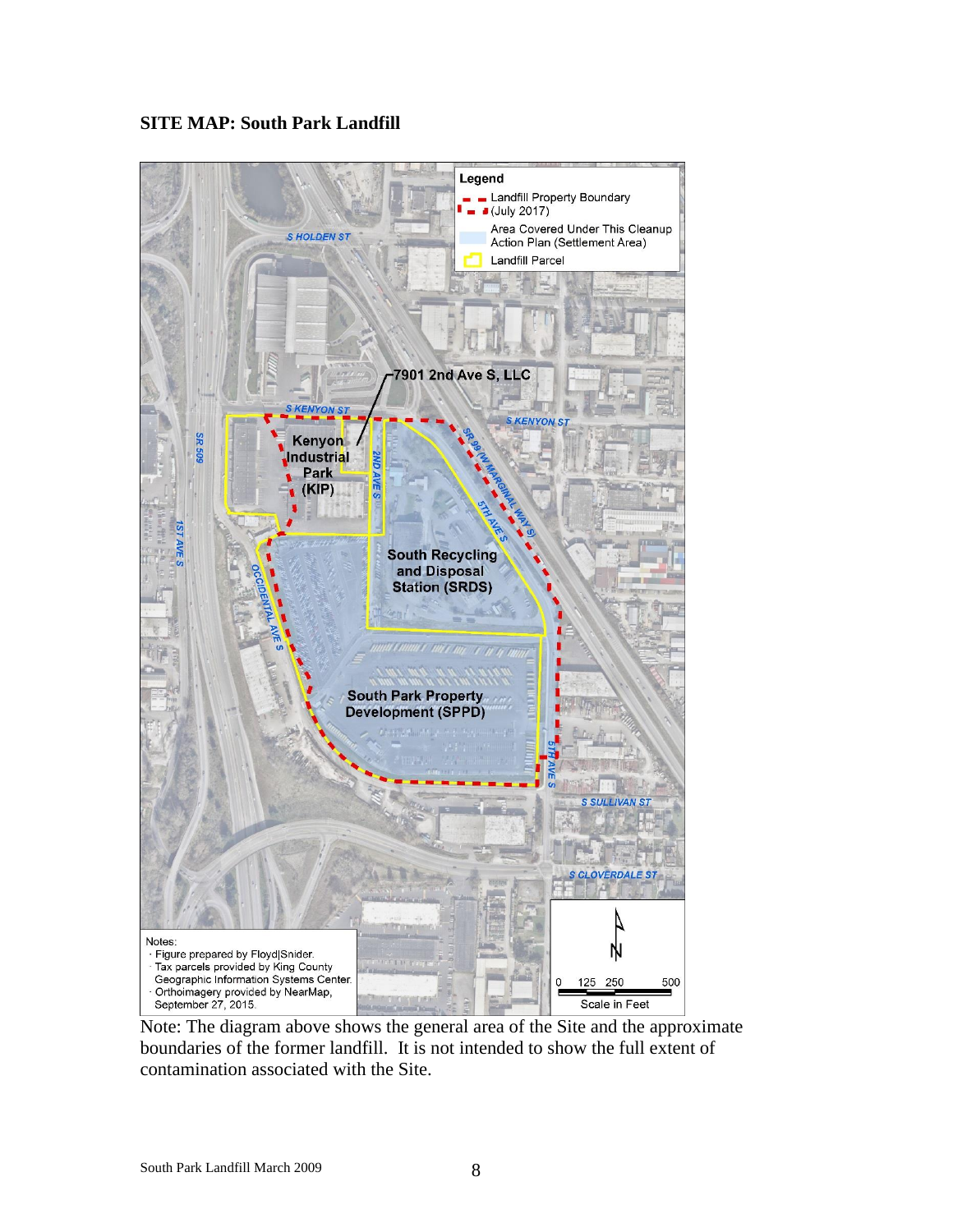## **Community Profile**

For decades a portion of the South Park neighborhood adjacent to the South Park Landfill has been industrialized. Current commercial and industrial operations include cargo handling and storage, marine construction, boat manufacturing, marina operations, paper and metals fabrication, food processing, and airplane parts manufacturing.

Although a portion of the neighborhood is in industrial use, South Park also has residential areas. The residents of the community are well known for their commitment to neighborhood issues. A description of this community is provided below.

#### <span id="page-8-0"></span>**South Park Community Description**

The South Park neighborhood is located in South Seattle, west of the Lower Duwamish Waterway. Native Americans of the Duwamish Tribe were the first residents of South Park who lived on the shores of the Duwamish River for thousands of years. This area was once a small farming town composed of Italian and Japanese farmers who supplied fresh produce to Seattle's Pike Place Market. South Park became part of the City of Seattle in 1907.

By 1920 the Duwamish River was straightened into a deep channel that would accept ocean-going ships and barges. This change in the Duwamish greatly impacted South Park. The curving meanders had been straightened, which made it easier for industry to develop along the banks of the waterway. In the mid-1960s, South Park was rezoned as industrial. Over 4,000 people complained and the City of Seattle changed the zoning to low-density residential in some areas.

The City of Seattle built the South Park Community Center in 1989 which remains a vital resource within the community. The South Park Community Center offers a wide variety of free and low cost programs and special events. Special events include free breakfasts and family events. The community center provides before and after-school programs and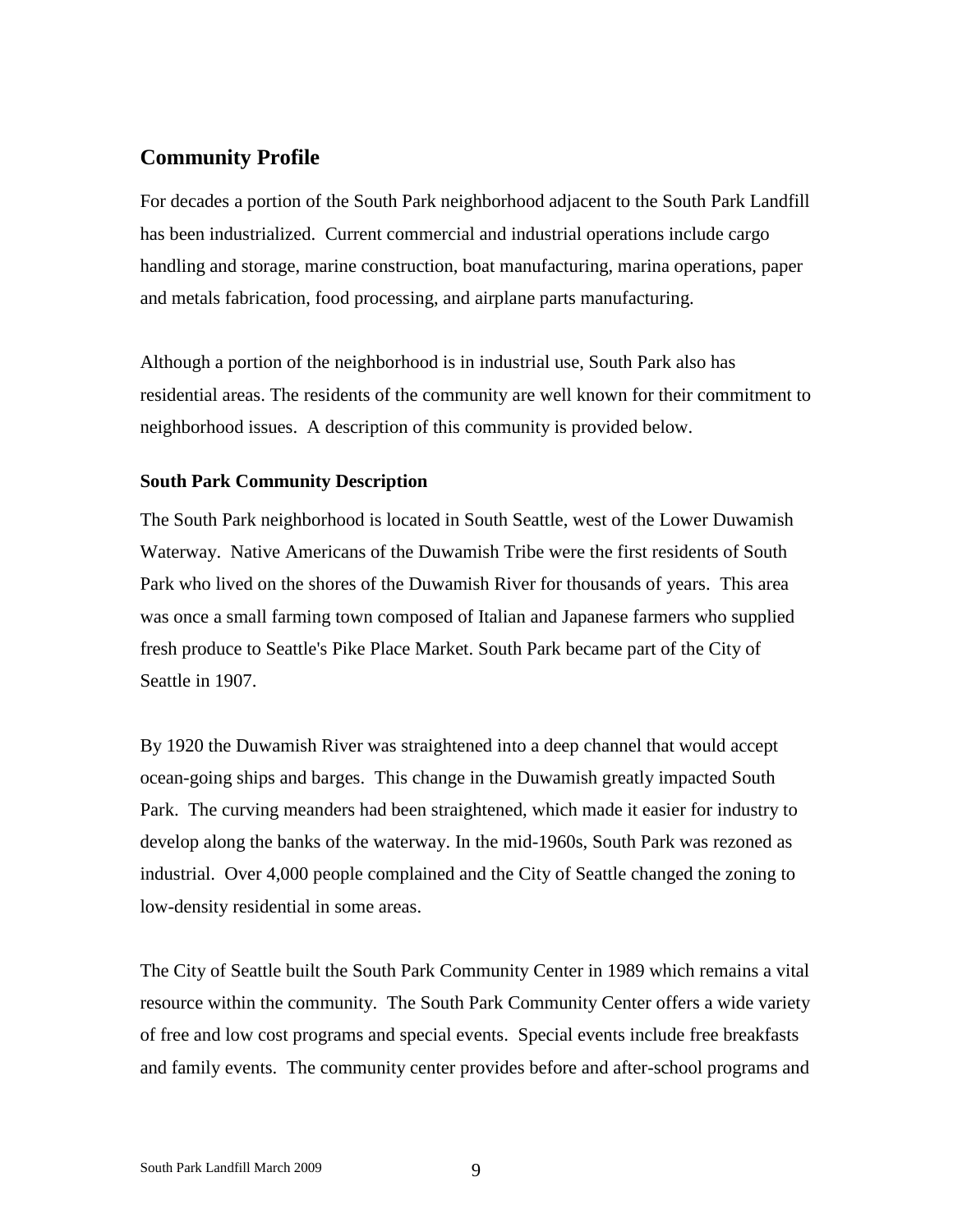school break camps for students. It also offers adult classes ranging from yoga to technology to English classes.

South Park is also served by the City-owned neighborhood center, managed by the South Park Neighborhood Association. The neighborhood center houses several non-profit and city services.

The Seattle Public Library opened the South Park branch at 8604 Eighth Avenue South (at Cloverdale Street) in September 2006 About one-third of the current collection is Spanish-language, including bilingual children's materials and Spanish Language fiction and non-fiction. The library also has bilingual staff on hand to answer questions and to help patrons.

According to EPA's EJScreen Tool, the South Park neighborhood is comprised of about 4264 people. 70% of the population are minorities, 52% are low income, and 15% speak English "less than very well." Approximately 25% of South Park's residents were born outside of the US. The population of Spanish speakers who speak English "less than very well" is 9% (based on the American Community Survey 5-year estimates). Of the children enrolled at South Park's Concord Elementary School, 83% qualify for free/reduced price lunches.

A variety of retail and service businesses are located along 14th Avenue South. Data from the Seattle Office of Economic Development lists the primary categories of employment in South Park as wholesale trade, transportation and utilities; construction/resources; manufacturing; and services.

#### <span id="page-9-0"></span>**The Duwamish River Cleanup Coalition**

The Duwamish River Cleanup Coalition (DRCC) is a formal "community advisory group" to EPA and represents the adjacent communities' interests in the cleanup work along the LDW. DRCC works with stakeholders (including the South Park and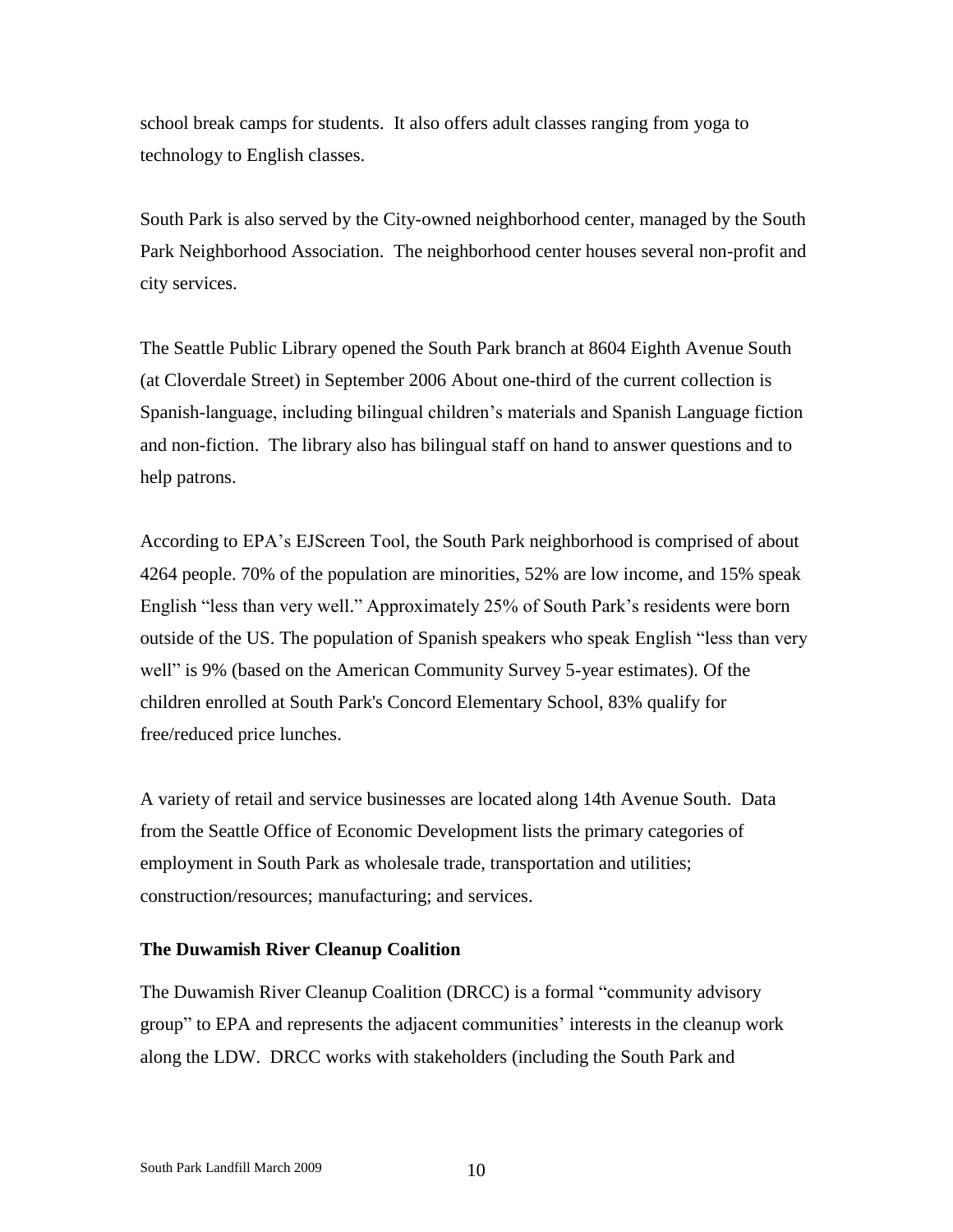Georgetown neighborhoods) to ensure a Duwamish River cleanup that is accepted by and benefits the community and is protective of fish, wildlife and human health.

DRCC was formed by an alliance of community, environmental, tribal, and small business groups affected by ongoing pollution and cleanup plans for the Lower Duwamish Waterway. The coalition members include:

- Duwamish Tribe, a non-federally recognized tribe whose historical homeland includes the Duwamish valley.
- Community Coalition for Environmental Justice,
- I'M A PAL Foundation,
- Environmental Coalition of South Seattle,
- Georgetown Community Council,
- Puget Soundkeeper Alliance,
- South Park Neighborhood Association,
- Washington Toxics Coalition, and
- Waste Action Project.

DRCC has received public participation grant funding from Ecology when available. They receive technical assistance grants from EPA for technical advisors to review all Lower Duwamish Superfund cleanup related studies and plans. They are involved in all aspects of the proposed Superfund cleanup and related MTCA cleanups. DRCC works to ensure that Ecology is aware of coalition members' concerns.

## <span id="page-10-0"></span>**Key Community Concerns and Issues**

In general, South Park residents and business owners are concerned about the health and safety issues associated with living and working in the area. Activities that might disturb normal business or residential life are concerns, such as noise, traffic, and releases of contaminants that may affect human health and the environment.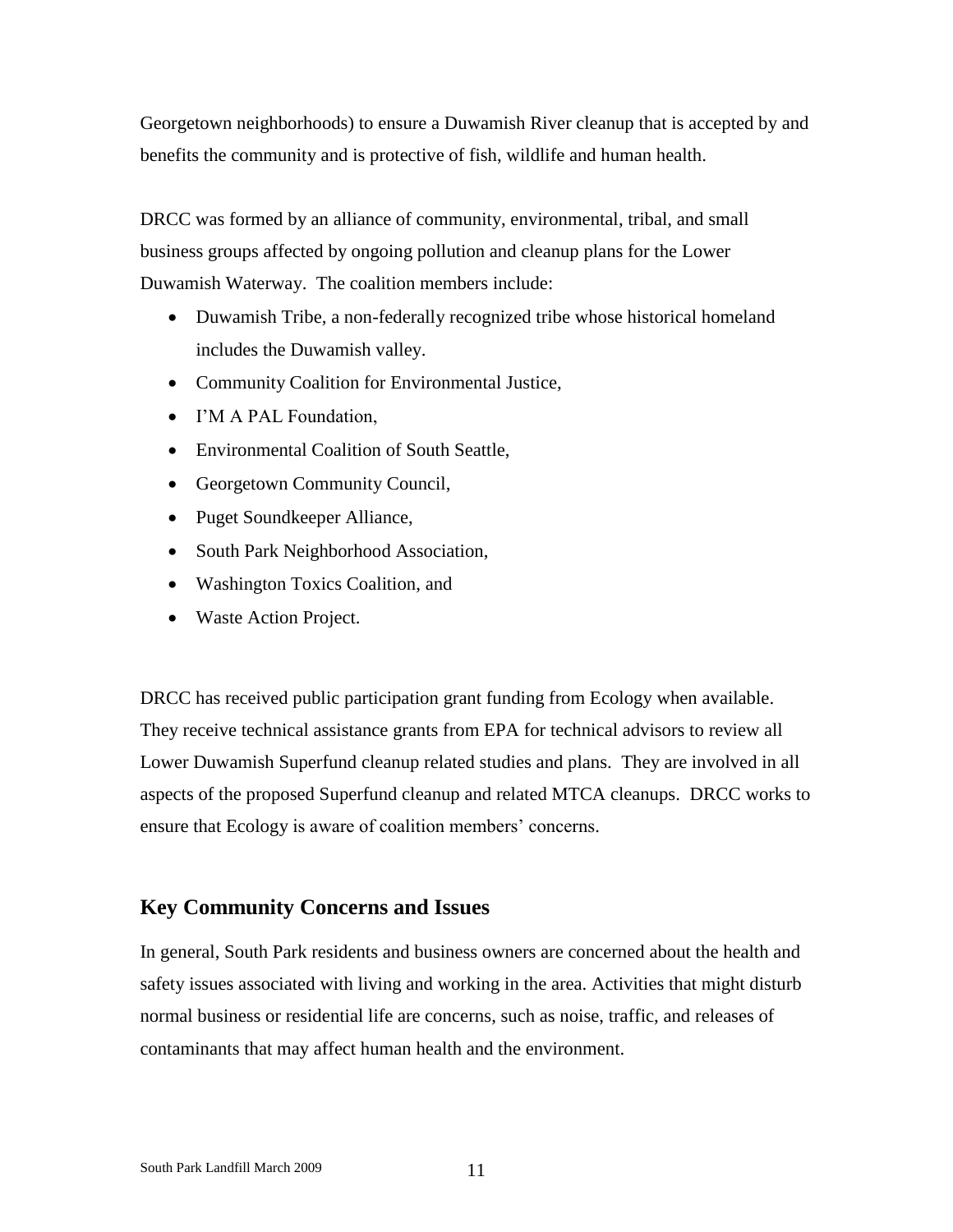There is clear interest in the cleanup process along the LDW. Some of the more significant concerns and issues expressed during past community interviews include potential impacts of river, sediment, or groundwater contamination to health, wildlife, and the local economy, as well as concerns about the effects of contamination and cleanup activities on property values and wider perceptions of the LDW area. For further information based on recent interviews, see [EPA's 2016 Community Involvement Plan.](https://semspub.epa.gov/work/10/100033896.pdf)

Ecology works to respond to community concerns through the cleanup process and through coordination with EPA, other organizations such as state and local health agencies, and DRCC. Other public concerns may be identified over the course of the cleanup through:

- Public comment periods
- Additional community interviews
- Surveys
- Meetings
- Other contacts with individuals, community groups, or organizations

## <span id="page-11-0"></span>**Public Participation Activities and Responsibilities**

The purpose of this Public Participation Plan is to promote public understanding and participation in the MTCA activities planned for this site. This section of the plan addresses how Ecology will share information and receive public comments and community input on the site activities.

## <span id="page-11-1"></span>**Public Participation Activities**

Ecology uses a variety of activities to facilitate public participation in the investigation and cleanup of MTCA sites. We will continue to try to find new ways to share project information and expand our audience. This plan will be edited and updated as appropriate.

## <span id="page-11-2"></span>*Formal Public Comment Periods*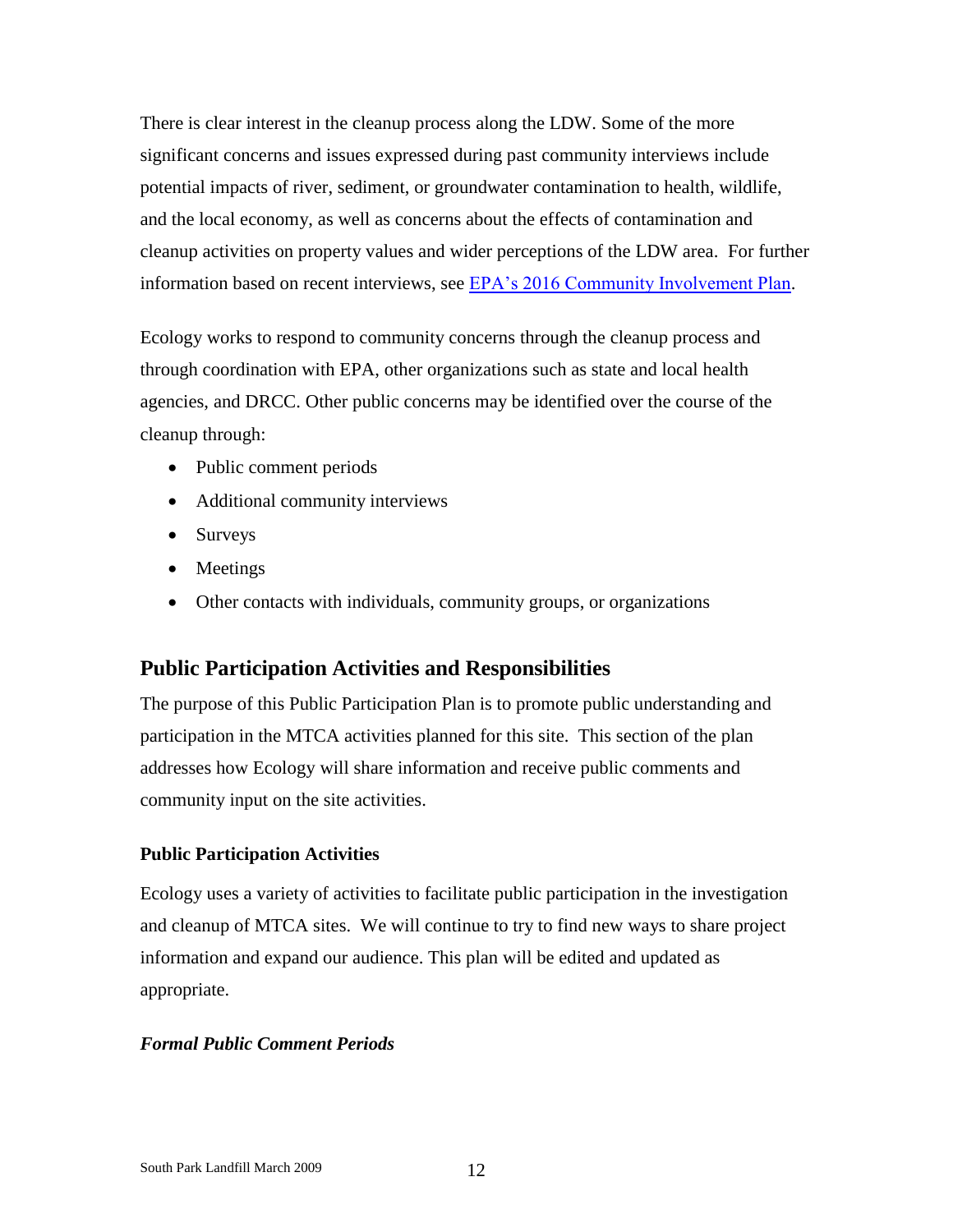Comment periods are the primary method Ecology uses to get feedback from the public on proposed investigation and cleanup decisions. Comment periods usually last 30 days and are required at key points during the investigation and cleanup process before final decisions are made.

During a comment period, the public can comment in writing and via e-mail. After formal comment periods, Ecology reviews all comments received and may respond in a document called a Responsiveness Summary.

Ecology will consider the need for changes or revisions based on input from the public. If significant changes are made, then a second comment period may be held. If no significant changes are made, then the draft document(s) will be accepted and finalized.

Future public comment periods will be held for Periodic Reviews (when the performance of the cleanup remedy is evaluated, every 5 years), as well as for other documents and legal agreements that are developed for the site.

#### <span id="page-12-0"></span>*Public Meetings and Hearings*

Public meetings or hearings may be held at key points during the investigation and cleanup process. Ecology also may offer public meetings for actions expected to be of particular interest to the community. Ecology will hold a public meeting or hearing if ten or more people request it during the 30 day comment period. These meetings will be held at locations convenient to the community.

#### <span id="page-12-1"></span>*Information Repositories*

Information repositories are places where the public may read and review site information, including documents that are the subject of public comment.

Ecology has established two repositories for the South Park Landfill site.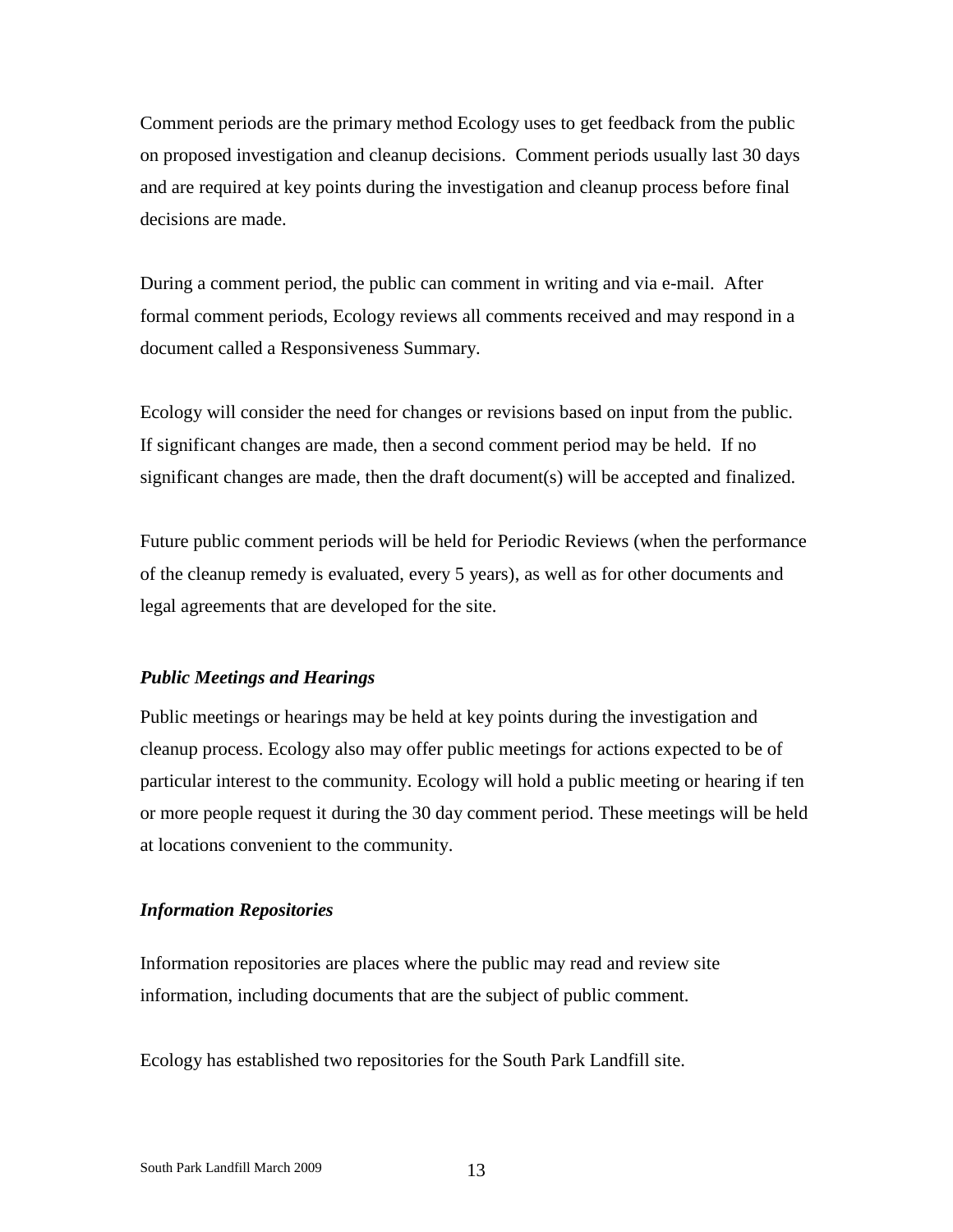- Washington State Department of Ecology, 3190 160th Avenue SE, Bellevue, WA 98008. Please call (425) 649-7190 for an appointment.
- South Park Library, 8604 Eighth Ave S. at Cloverdale St. Seattle, WA

Site information also will be posted on Ecology's website at: <https://fortress.wa.gov/ecy/gsp/Sitepage.aspx?csid=1324>

#### <span id="page-13-0"></span>*Site Register*

Ecology's Toxics Cleanup Program uses its bimonthly *Site Register* to announce all of its public meetings and comment periods, as well as many other activities. To receive the *Site Register* in electronic or hard copy format, visit: [http://www.ecy.wa.gov/programs/tcp/pub\\_inv/pub\\_inv2.html](http://www.ecy.wa.gov/programs/tcp/pub_inv/pub_inv2.html)

#### <span id="page-13-1"></span>*Mailing List*

Ecology has compiled a mailing list for the site. The list includes individuals, groups, public agencies, elected officials, private businesses, potentially affected parties, and other known interested parties. The list will be maintained at Ecology's Northwest Regional Office and will be updated as needed.

To have your address added or deleted from this mailing list, please contact Ecology's **Site Manager Jerome Cruz at jcru461@ecy.wa.gov or (425) 649-7094.**

#### <span id="page-13-2"></span>*Fact Sheets*

Ecology will mail fact sheets to persons and organizations interested in the South Park Landfill site to inform them of public meetings and comment opportunities and important site activities. Ecology also may mail fact sheets about the progress of the South Park Landfill site activities.

#### <span id="page-13-3"></span>*Newspaper Ads*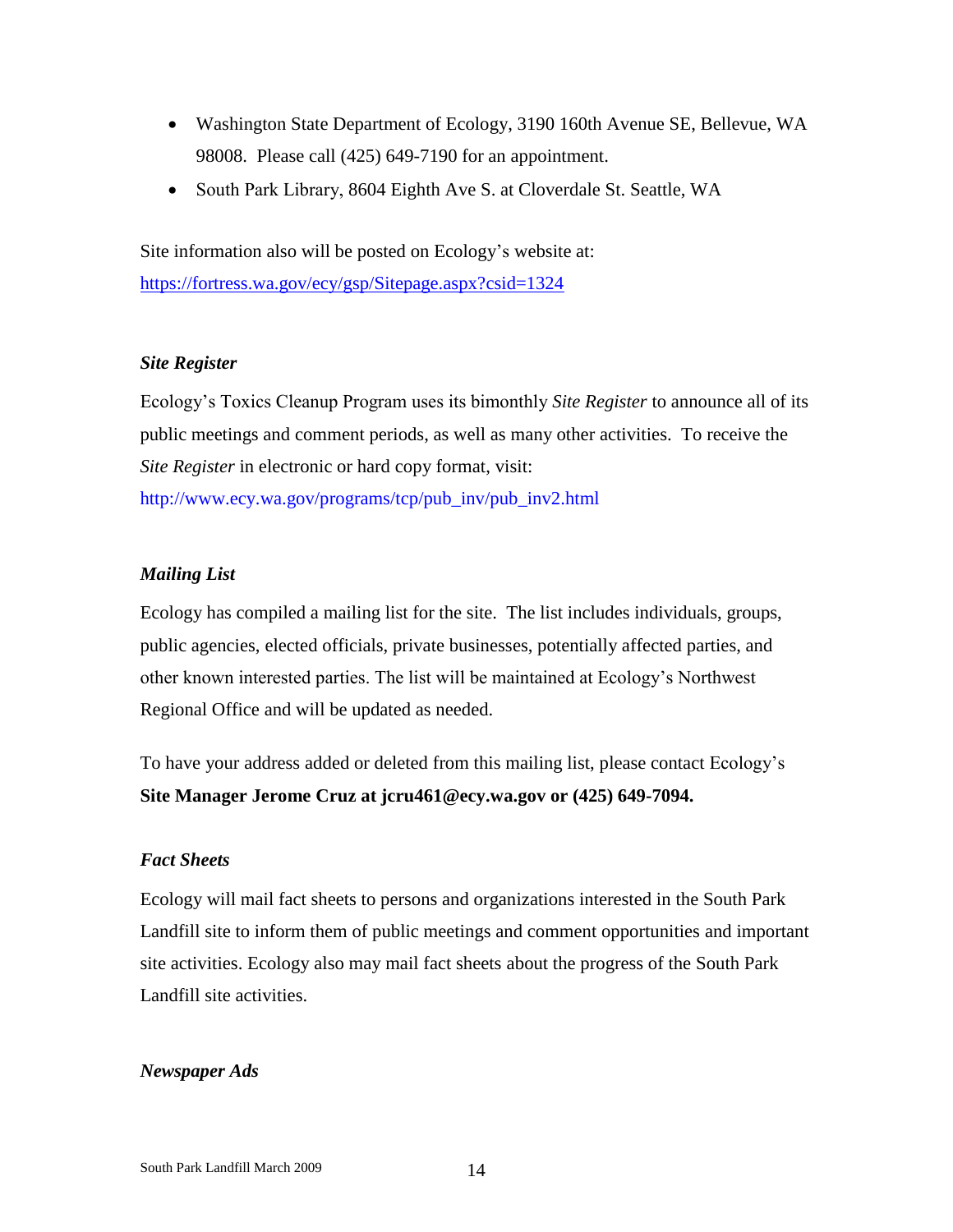Ecology may place display or legal ads in the *Seattle Times,* or *West Seattle Herald* to announce public comment periods and public meetings or hearings for the South Park Landfill site.

### <span id="page-14-0"></span>*Enhanced Public Participation*

Ecology will work with EPA and stakeholders according to the enhanced public participation efforts that occur for the Lower Duwamish Waterway cleanup site. Ecology site managers and community involvement coordinators may participate in community meetings and events as needed. Ecology will coordinate with DRCC and other interested community groups throughout the public involvement process. This may include such activities as coordination for public meetings and sharing drafts of documents with DRCC for review, as appropriate.

Ecology's goal is to be transparent to the community and all other stakeholders. This will be done by posting electronic documents on Ecology's website for stakeholder review at key points in the South Park Landfill site cleanup process. Stakeholders will be able to see the planned schedule for the next phase of work at the South Park Landfill site by reviewing the Consent Decree for the Settlement Area.

#### <span id="page-14-1"></span>**Public Participation Plan Update**

This public participation plan may be updated as the project proceeds. If an update is necessary, the revised plan will be submitted to the public for comment.

## <span id="page-14-2"></span>**Points of Contact**

If you have questions or need more information about this plan or the South Park Landfill site, please contact:

Jerome Cruz, Site Manager Washington State Department of Ecology 3190 160th Avenue SE Bellevue, WA 98008 Tel: (425) 649-7094 Email: jcru461@ecy.wa.gov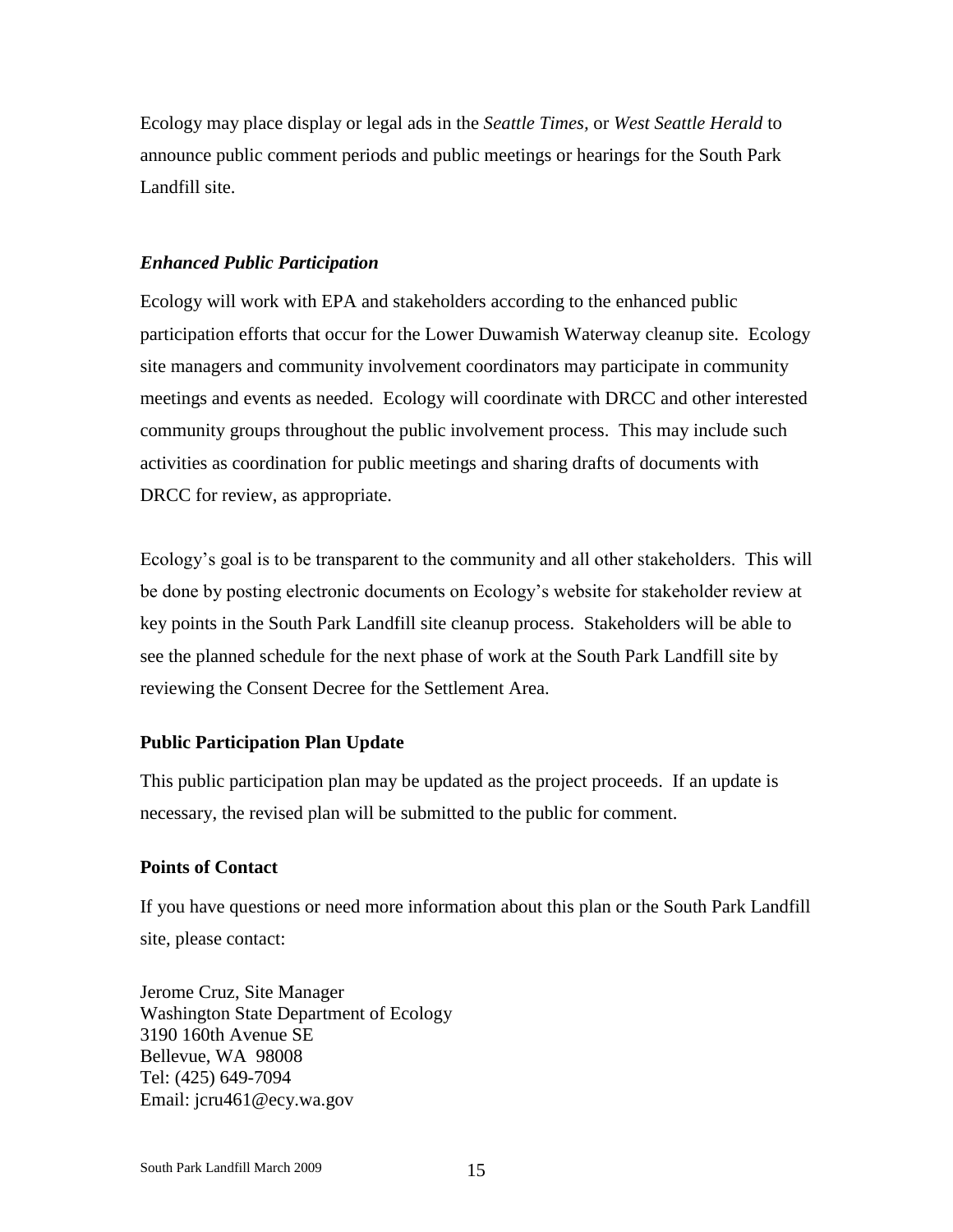### <span id="page-15-0"></span>**Glossary**

**Agreed Order:** A legal document issued by Ecology which formalizes an agreement between the department and potentially liable persons (PLPs) for cleanup actions needed at a site. Orders are subject to public comment. If an order is substantially changed, an additional comment period may occur.

**Cleanup:** Actions taken to deal with a release, or threatened release of hazardous substances that could affect public health and/or the environment. The term "cleanup" is often used broadly to describe various response actions or phases of remedial responses such as the remedial investigation/feasibility study.

**Cleanup Action Plan:** A document which identifies the cleanup action and specifies cleanup standards and other requirements for a particular site. After completion of a comment period on a Draft Cleanup Action Plan, Ecology will issue a final Cleanup Action Plan.

**Comment Period:** A time period during which the public can review and comment on various documents and proposed actions. For example, a comment period may be provided to allow community members to review and comment on proposed cleanup action alternatives and proposed plans.

**Contaminant**: Any hazardous substance that does not occur naturally or occurs at greater than natural background levels.

**Consent Decree:** A formal legal document, approved and issued by a court, which formalizes an agreement reached between the state and the potentially liable person(s) (PLPs) on what will take place during the Remedial Investigation/Feasibility Study and/or cleanup action. A Consent Decree is similar to an Agreed Order except that a Consent Decree goes through the courts. Consent Decrees are subject to public comment. If a decree is substantially changed, an additional comment period is provided.

**Feasibility Study:** This study develops and evaluates cleanup options for a given site.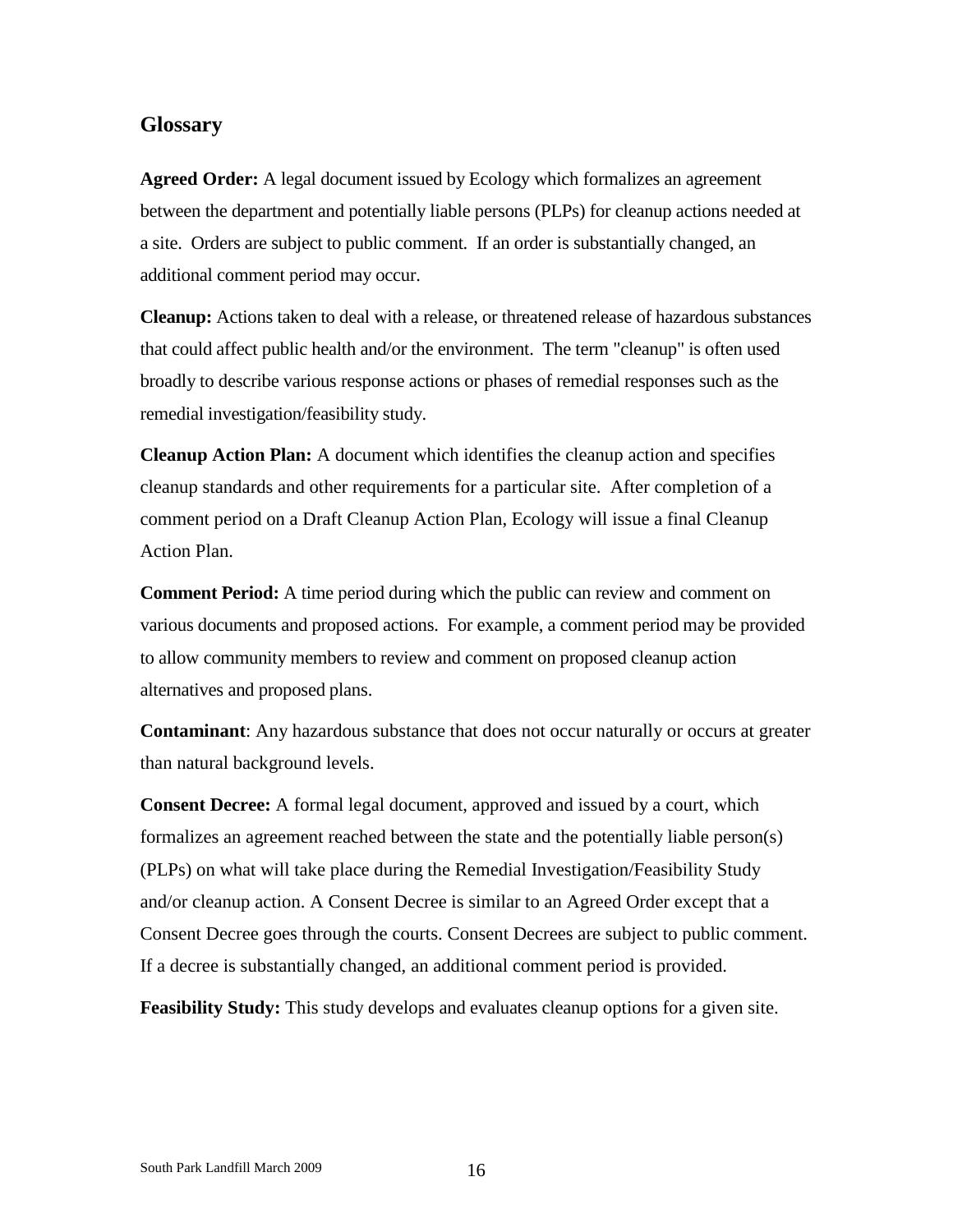**Groundwater:** Water found beneath the earth's surface that fills pores between materials such as sand, soil, or gravel. In some aquifers, ground water occurs in sufficient quantities that it can be used for drinking water, irrigation and other purposes.

**Hazardous Substance:** Certain categories of substances defined by law and regulation that pose a threat to human health and/or the environment. Typical hazardous substances are materials that are toxic, corrosive, ignitable, explosive, or chemically reactive.

**Information Repository:** A file containing current information, technical reports, and reference documents available for public review. The information repository is usually located in a public building that is convenient for local residents such as a public school, city hall, or library.

**Interim Action:** Any remedial action that partially addresses the cleanup of a site.

**Model Toxics Control Act (MTCA):** Legislation passed by citizens of the State of Washington through an initiative in 1988. Its purpose is to identify, investigate, and clean up facilities where hazardous substances have been released. It defines the role of Ecology and encourages public involvement in the decision making process. MTCA regulations are administered by the Washington State Department of Ecology.

**Monitoring Wells:** Special wells drilled at specific locations on or off a hazardous waste site where groundwater can be sampled at selected depths and studied to determine the direction of groundwater flow and the types and amounts of contaminants present.

**Owner or Operator:** With certain exceptions defined by law, any person with any ownership interest in the facility or who exercises any control over the facility; or in the case of an abandoned facility, any person who had owned or operated or exercised control over the facility any time before its abandonment.

**Potentially Liable Person:** Any person who Ecology finds to be liable for a site under MTCA.

**Public Participation Plan:** A plan prepared to encourage coordinated and effective public involvement designed to the public's needs at a particular site

**Remedial Investigation:** This study characterizes the site and defines the extent of contamination.